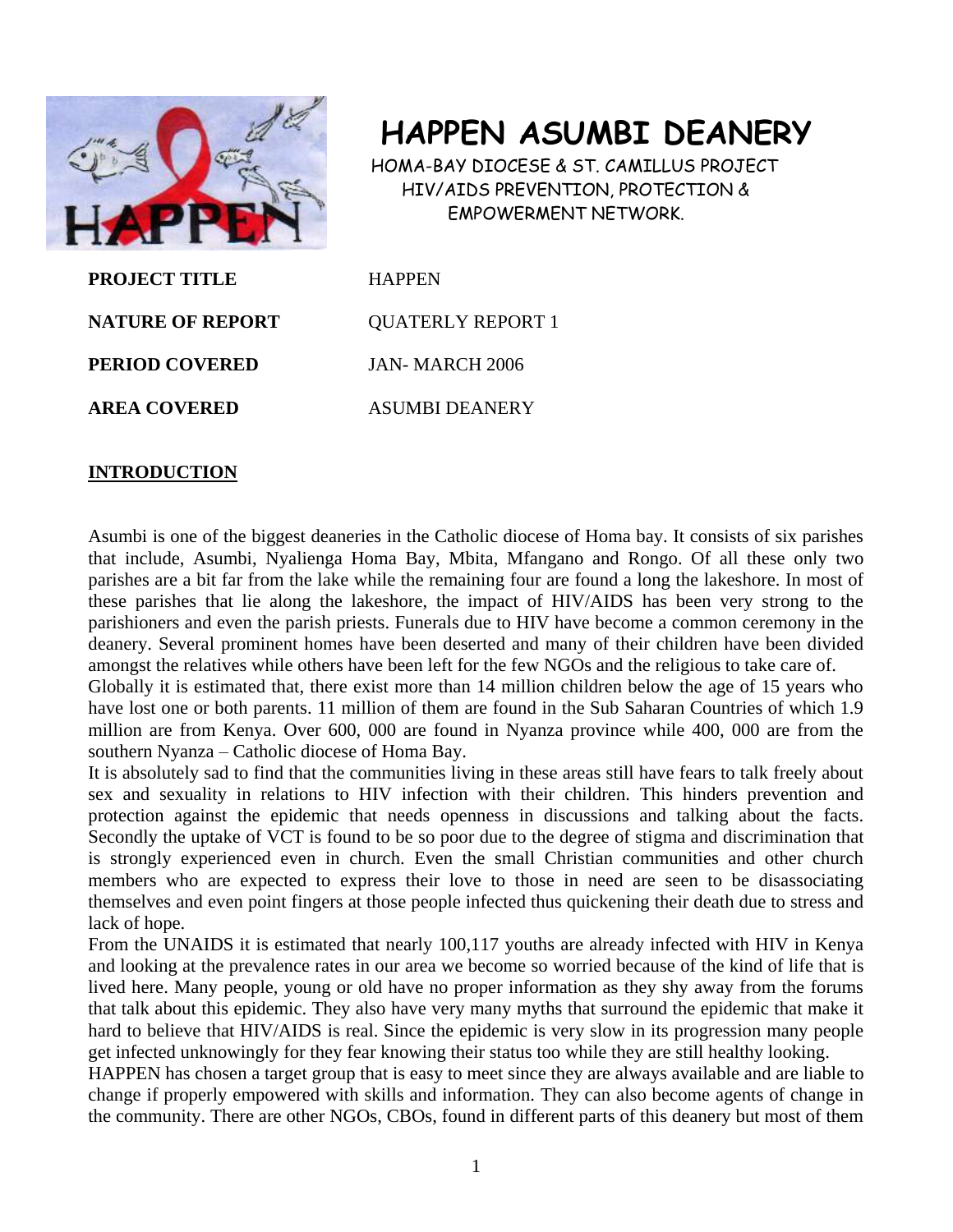are just dealing with adults who are not ready to change and have valued traditions more than their lives. This has thwarted their progress and even the ones providing ARVs have not achieved much since the change of behaviour and attitudes are not seen in the community yet.

## **ACTIVITIES IMPLEMENTED IN THIS QUARTER**

#### **Contacts**

In this deanery, 37 schools have been contacted these included two secondary schools and 35 primary schools. All the schools contacted are catholic sponsored schools except Homa bay High, which is a public school and two private schools that include St Francis of Assisi from Rongo parish and Lake Ville Academy from Homa bay. The teachers were consulted and an agreement was made on which days and time the volunteers are to visit these schools to perform which activities. This was a form of action plan made between the teachers and the volunteers.

#### **Sensitization**

The teachers from the 37 schools and the students were sensitized on the programme's activities that are to take place in their schools. Chances were offered to the volunteers to give a clear public education giving basic facts of HIV, how it spreads, how to prevent it's spread and the need to prevent it from getting into ones blood streams. The names of all the schools that were sensitized are listed in the table at the back page. Peer grouping was as well done during the public education to facilitate good absorption and participation. The youths were grouped in different groups following their ages. In the secondary schools the students were grouped according to their classes.

#### **Training**

Mbita and Mfangano had completed training the five schools they first picked, while Rongo had trained four. Asumbi trained her community volunteers late and are still on with the sensitization activity. In Homa bay, there was shortage of volunteers and another training for the volunteers was held. This lowered their progress thus no school had been trained yet. Nyalienga had poor coordination and had to change the parish representative in order to go on better. They had grouped their youths in readiness to training.

During the training some pupils found it a bit difficult to pronounce some words like, *sex* and *sexuality* following the belief that talking openly a bout sex in the community is regarded as a taboo. There was also an assumption that most of the youths have enough preconceived information regarding HIV and AIDS. However when evaluated it was found that nearly 70% of the youths could differentiate between HIV and AIDS. They believed that only those who had shown signs and symptoms are the people who are infected. Most of them believed that young people like them could only become infected if they have sex with sugar daddies or sugar mammies. They assume that with them as youths they are free from the virus. Another wrong idea they had was that healthy looking persons are free from HIV infection. On regarding the side of gender, the youths had believed that women couldn't be the same as men. Girls tend to think that boys are cleverer than them. At the same time there cannot be boy and girl relation ship without sex. It was then seen that if we can allow a healthy boy- girl relationship through the skills learnt our community can develop and can lead a healthy life.

All these corrections were made during the trainings and the youth admitted that they are start breaking the silence from their families where they would like to pass the information to their parents and relatives thus making everybody responsible over their own bodies and promoting good quality of life.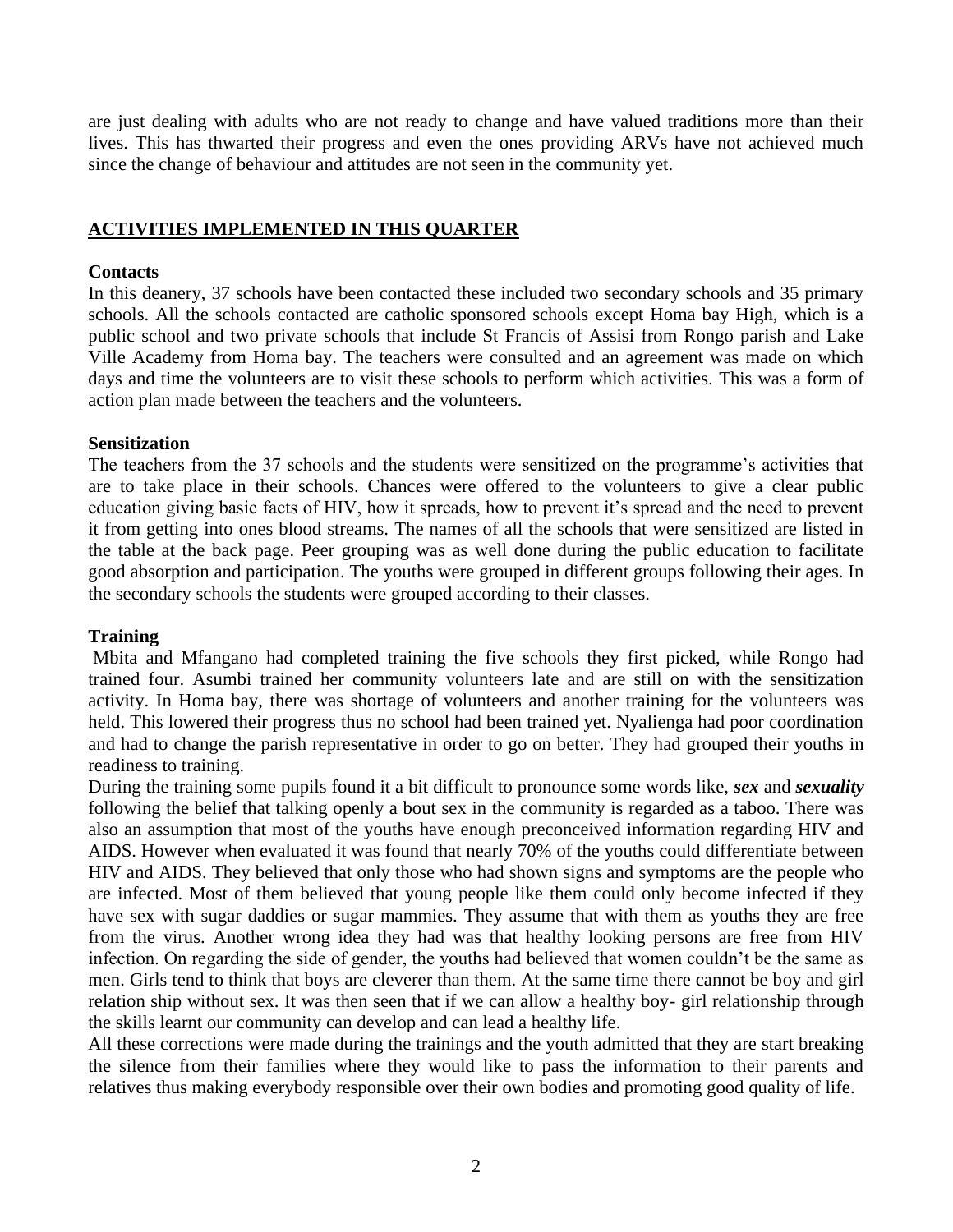#### **Follow**-**ups**

The parish representatives together with the community volunteers have been revisiting even the trained schools to assess how the trained peer educators are continuing with the education to their fellow youths. Secondly the schools that were left pending are as well visited now and again to see that every activity is done.

### **Coordination and networking**

The group Volunteers from all these parishes have coordinated with their **parish priests** in their daily duties. Some have also collaborated with other diocesan integrated development activities like the **civic education** programme during the celebration of the World Women's day.

In Homa bay they are collaborating with **Upendo women group** in some activities that lead to protective and preventive measure on HIV/AIDS. Others are also trying to make linkages to avoid duplication of the same activities on the same targeted population.

#### **Obstacles**

- Time that was given in some schools was insufficient that prompting several visits in a particular school.
- $\bullet$  Some parishes complain of the schools being scattered thus thwarting their teamwork.
- $\triangleleft$  Support given from the parishes is insufficient.
- Lack of reference materials
- Laxity was seen in the volunteers due to lack of motivation.
- There is lack of identification tool.
- $\triangle$  There were inadequate materials supplied.
- There was poor communication between the school administration and volunteers and therefore a school may be visited only to find that there is a another activity done in the time for HAPPEN.

#### **Future plans**

- To reach at least ten school before the end of the next quarter.
- Organize for edutainment activities for the youths to facilitate active participation.
- Organize for quarterly meetings with the volunteers and parish priests in the deanery to discuss on how to develop the project.